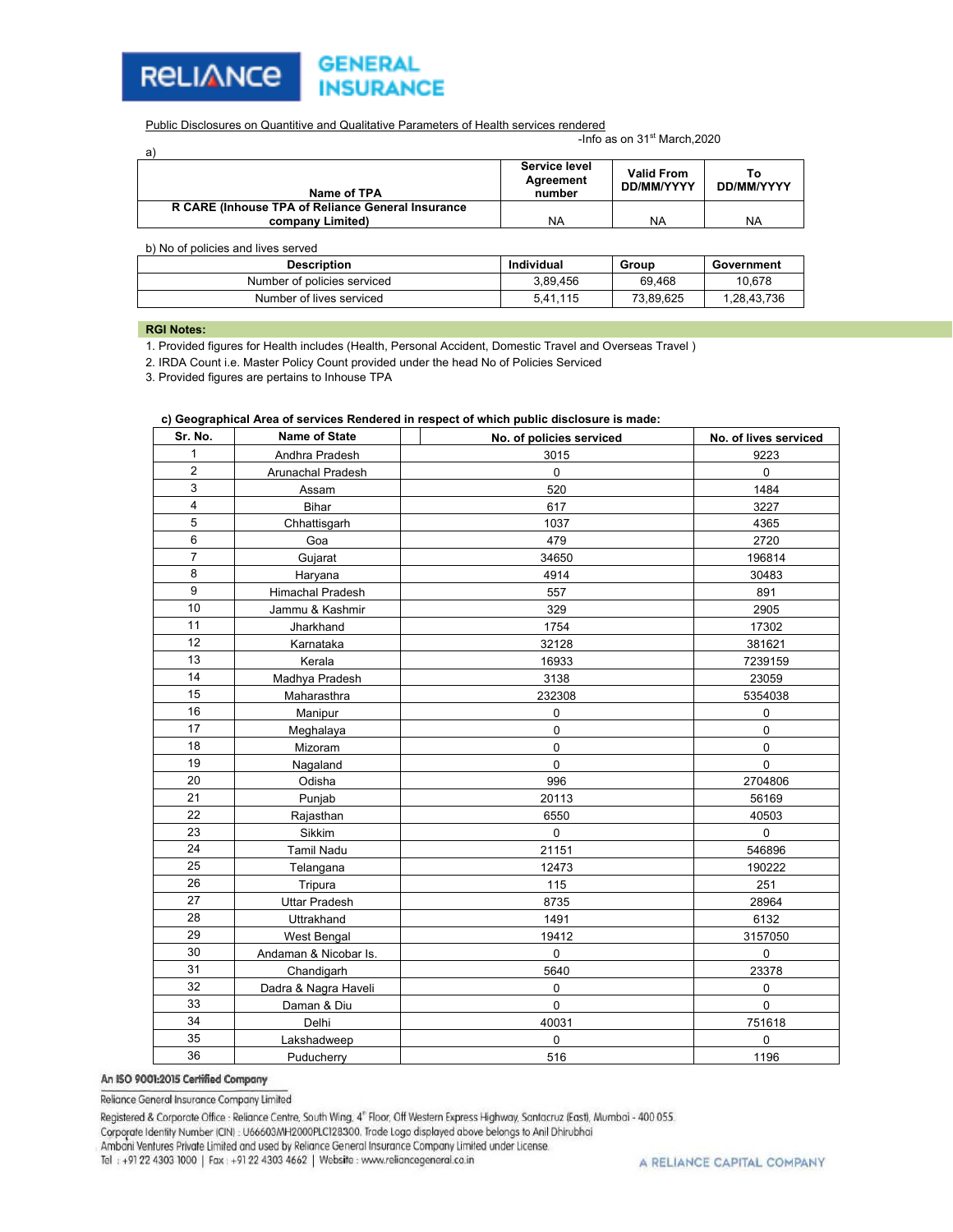#### **GENERAL RELIANCE INSURANCE**

| Total | 469602 | 20774476<br>. . |
|-------|--------|-----------------|
|       |        |                 |

#### **RGI Notes:**

1. provided figures for Health includes ( Health, Personal Accident, Domestic Travel and Oversease Trave )

2. Statewise data provided basis IRDAstate

3. IRDA Count i.e. Master Policy Count provided under the head No of Policies Serviced

#### **d) Data of Number of claim processed**

| Outstanding number of claims at the beginning of the year | 1,56,301  |
|-----------------------------------------------------------|-----------|
| Number of claim received during the year                  | 13,25,238 |
| Number of claim paid during the year                      | 11,25,705 |
| Number of claim repudiated during the year                | 86,862    |
| Number of claim outstanding at the end of the year        | 2,68,972  |

### **RGI Notes:**

1. Provided figures for Health includes ( Health, Personal Accident, Domestic Travel and Oversease Trave )

2. Statewise data provided basis IRDAstate

3. In Data of Number of claim processed provided claim count

4. Provided figures are pertains to Inhouse TPA

#### **e) Turn Around Time(TAT) for cashless claims (in respect of number of claims)**

| S.NO. | <b>Description</b>     | <b>Individual Policies</b><br>(in %) | Group Policies (in %)       |                                    |
|-------|------------------------|--------------------------------------|-----------------------------|------------------------------------|
|       |                        | <b>TAT for Pre-Auth</b>              | <b>TAT for Pre-</b><br>Auth | <b>TAT</b> for<br><b>Discharge</b> |
|       | With in <1 Hour        | 73%                                  | 77%                         | 78%                                |
| 2     | With in 1-2 Hours      | 21%                                  | 18%                         | 17%                                |
| 3     | With in 2-6 Hours      | 4%                                   | 3%                          | 5%                                 |
| 4     | With in 6-12 Hours     | 1%                                   | 1%                          | 0%                                 |
| 5     | With in 12-24<br>Hours | 0%                                   | $0\%$                       | 0%                                 |
| 6     | >24 Hours              | $0\%$                                | $0\%$                       | 0%                                 |
|       | <b>Total TAT</b>       | 100%                                 | 100%                        | 100%                               |

|                                                                              | f) Turn Around Time in case of payment/repudiation of claims: |            |                                      |            |                     |            |                     |            |
|------------------------------------------------------------------------------|---------------------------------------------------------------|------------|--------------------------------------|------------|---------------------|------------|---------------------|------------|
|                                                                              |                                                               |            |                                      |            |                     |            |                     |            |
| <b>Description (To</b>                                                       | Individual                                                    |            | Group                                |            | Government          |            | <b>Total</b>        |            |
| be reckoned<br>from the date of<br>receipt of last<br>necessary<br>document) | Number of<br>Claims                                           | Percentage | <b>Number</b><br>οf<br><b>Claims</b> | Percentage | Number of<br>Claims | Percentage | Number of<br>claims | Percentage |
| Within 1 months                                                              | 16228                                                         | 63%        | 78376                                | 80%        | 1089176             | 100%       | 1183780             | 98%        |
| Between 1 - 3<br>Months                                                      | 6886                                                          | 27%        | 15684                                | 16%        | 71                  | $0\%$      | 22621               | 2%         |
| Between 3 to 6<br>months                                                     | 1692                                                          | 7%         | 2294                                 | 2%         | 23                  | $0\%$      | 4009                | $0\%$      |
| More than 6<br>months                                                        | 784                                                           | 3%         | 1341                                 | 1%         | 22                  | $0\%$      | 2157                | 0%         |
| Total                                                                        | 25580                                                         | 100%       | 97695                                | 100%       | 1089292             | 100%       | 1212567             | 100%       |

\* Percentage shall be calculated on total of the respective column

#### **RGI Notes:**

## An ISO 9001:2015 Certified Company

## Reliance General Insurance Company Limited

Registered & Corporate Office : Reliance Centre, South Wing, 4<sup>®</sup> Floor, Off Western Express Highway, Santacruz (East), Mumbai - 400 055.

Corporate Identity Number (CIN) : U66603MH2000PLC128300. Trade Logo displayed above belongs to Anil Dhirubhai

Ambani Ventures Private Limited and used by Reliance General Insurance Company Limited under License.

Tel: +91 22 4303 1000 | Fax: +91 22 4303 4662 | Website: www.reliancegeneral.co.in